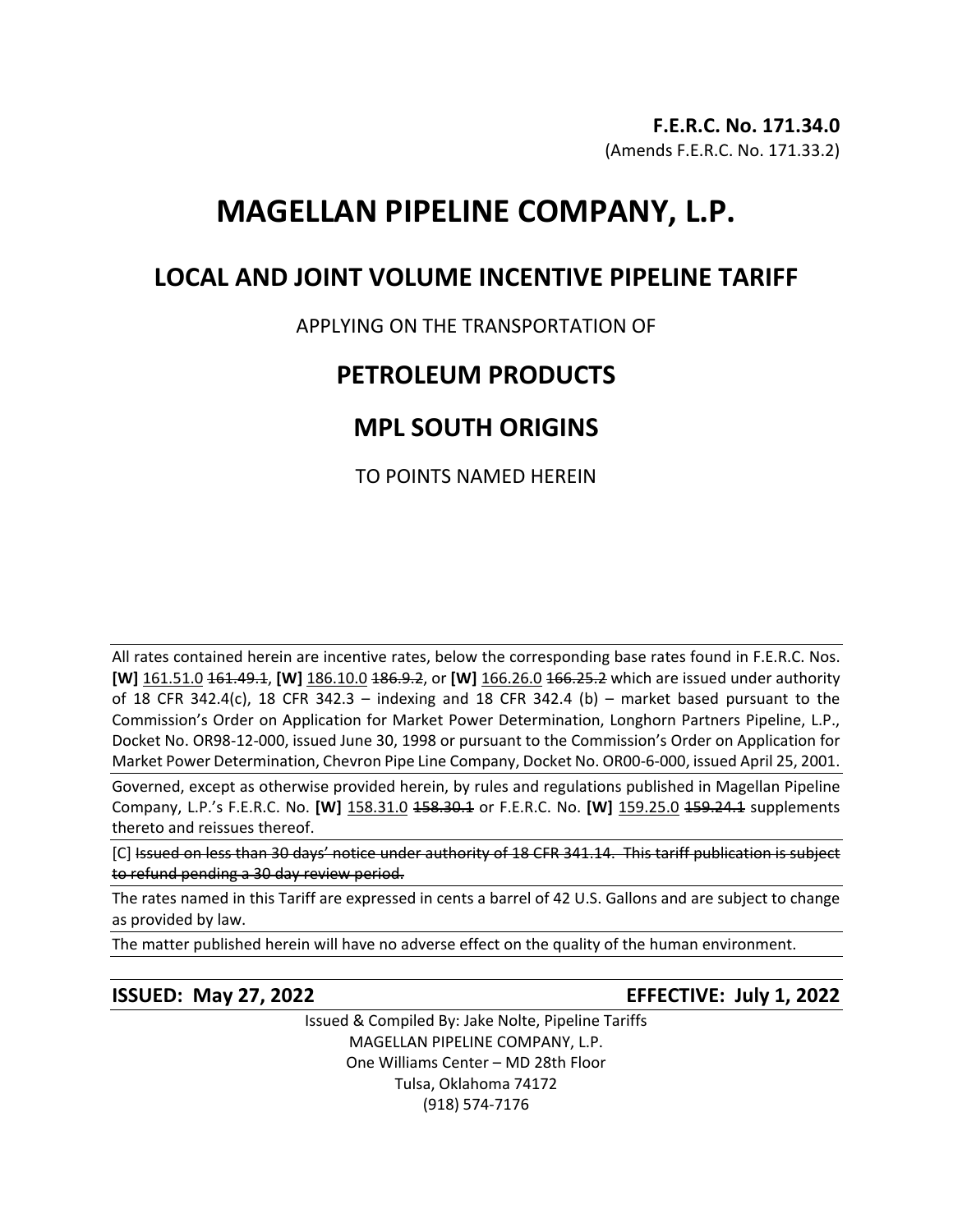#### **ITEM NO. 250 QUARTERLY VOLUME INCENTIVE PROGRAM**

From: Texas City, TX (Galveston County)

To: Pasadena, TX (Harris County) and/or MPL Galena Park, Jct. (Holland Ave. Jct.)(Harris County), TX

1. Rates set forth in this Item apply to deliveries of Petroleum Products from the Single Incentive Rate Origin defined as Texas City, TX to the Incentive Destinations defined as Pasadena, TX and/or MPL Galena Park, Jct. (Holland Ave Jct) (Harris County), TX.

Any Shipper desiring to avail itself of the Incentive Rate, as set forth herein must satisfy all of the following provisions to be a "Participating Shipper"

- Shipper must enter into a prior written commitment with Carrier.
- The Effective Date of this commitment will be on the first day of the first calendar month following receipt by Carrier of the executed written commitment from the Shipper or agreed upon Effective Date.
- The Minimum Quarterly Volume Requirement shall be 14,875,000 barrels delivered Quarterly by Shipper from the Single Incentive Rate Origin to the Incentive Destinations defined herein. "Quarterly" means any three (3) consecutive months.

2. In addition to the terms and conditions contained in this item, all applicable rules and regulations in MPL's F.E.R.C. No. **[W]** 158.31.0 158.30.1, and any exceptions referenced in F.E.R.C. No. **[W]** 161.51.0 161.49.1, Item 400 or F.E.R.C. No. **[W]** 186.10.0 186.9.2, and any supplements thereto and reissues thereof, also apply.

3. Carrier will invoice the Shipper at the time of shipment and at the rates set out in the following tariff publications as applicable: Item 400 of MPL's F.E.R.C. No. [W] 161.51.0 161.49.1 and Item 200 of MPL's F.E.R.C No. **[W]** 186.10.0 186.9.2, supplements thereto and reissues thereof. Shipper will bear all other applicable charges in MPL's F.E.R.C. No. **[W]** 158.31.0 158.30.1 and any, supplements thereto and reissues thereof.

| <b>FROM</b>                          | TO                                                                | <b>INCENTIVE RATE</b> |             |
|--------------------------------------|-------------------------------------------------------------------|-----------------------|-------------|
| Texas City, TX<br>(Galveston County) | Pasadena, TX (Harris<br>County)                                   | $[1]$ 25.76           |             |
|                                      | MPL Galena Park Jct.<br>(Holland Ave Jct.)<br>(Harris County), TX | Uncommitted           | [1] 56.73   |
|                                      |                                                                   | Tier 2                | $[1]$ 59.66 |
|                                      |                                                                   | Tier 3                | [1] 62.07   |

4. Incentive Rates:

Note: Committed Tiers are defined in MPL's F.E.R.C. No. **[W]** 186.10.0 186.9.2, supplements thereto and reissues thereof.

5. Carrier may increase the rates set out in paragraph 4 above if the corresponding base rate in Item 400 of MPL's F.E.R.C. No. **[W]** 161.51.0 161.49.1 or Item 200 of MPL's F.E.R.C. No. **[W]** 186.10.0 186.9.2 and any successive issues, reissues and amendment thereto, are increased. The increase will be limited to the same percentage as the corresponding base rate increase. However, if Carrier elects not to take an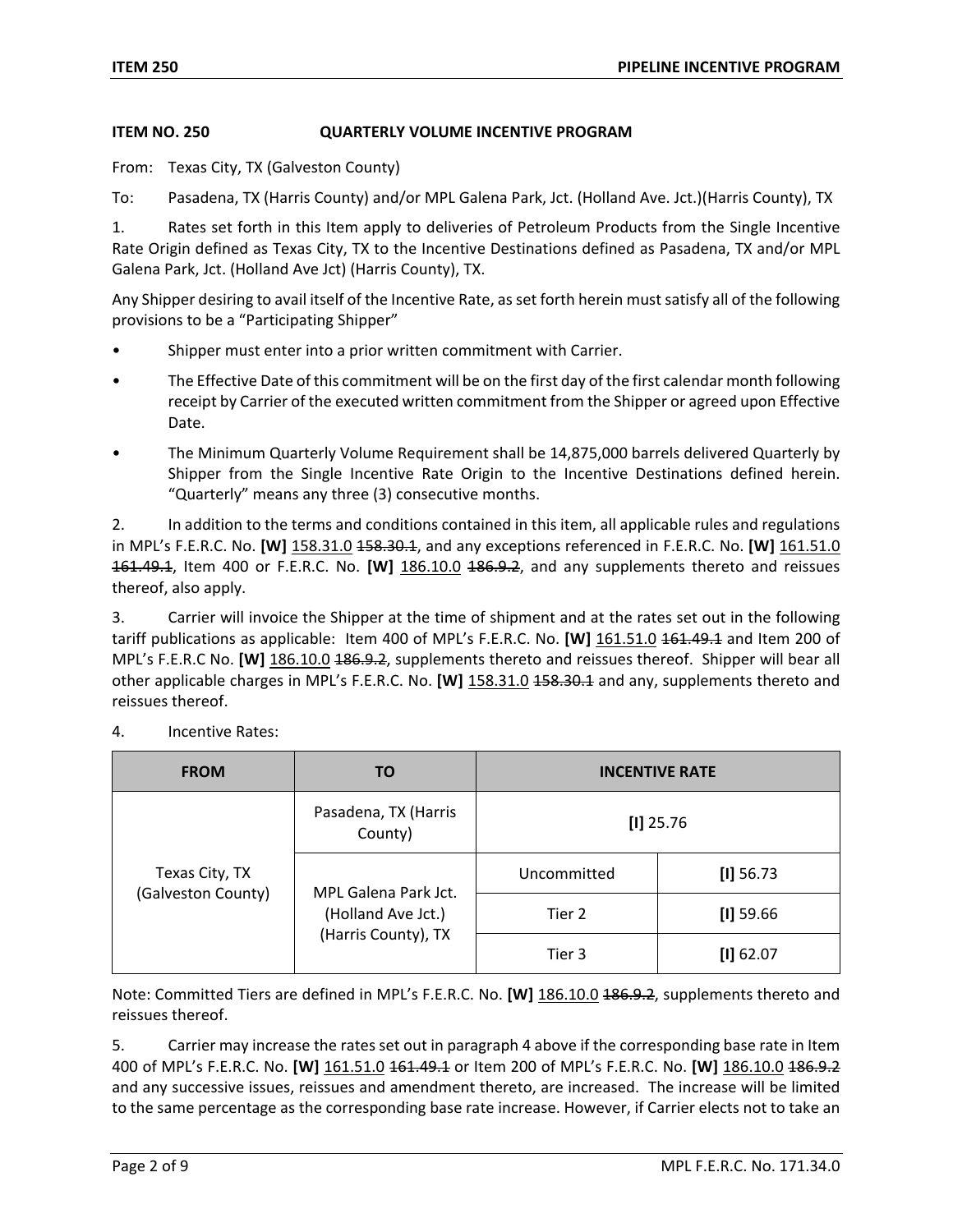allowed increase in a given year, then it may take the cumulative increase from the previous increase set forth in this Paragraph in subsequent period.

6. At the end of any Quarter (three (3) consecutive months), if the Shipper has met the Minimum Quarterly Volume Requirement, Carrier will calculate the difference between the rate invoiced under paragraph 3 and the Incentive Rate defined in paragraph 4 multiplied by the actual volume delivered to the defined Destinations from the Single Incentive Rate Origin for Shipper, and Carrier will issue such payment to Shipper the following month after the end of such Quarter.

7. Shipper may cancel participation in this program by providing Carrier with 60 days written notice and/or Carrier may cancel this program by providing all participating shippers with 60 days written notice.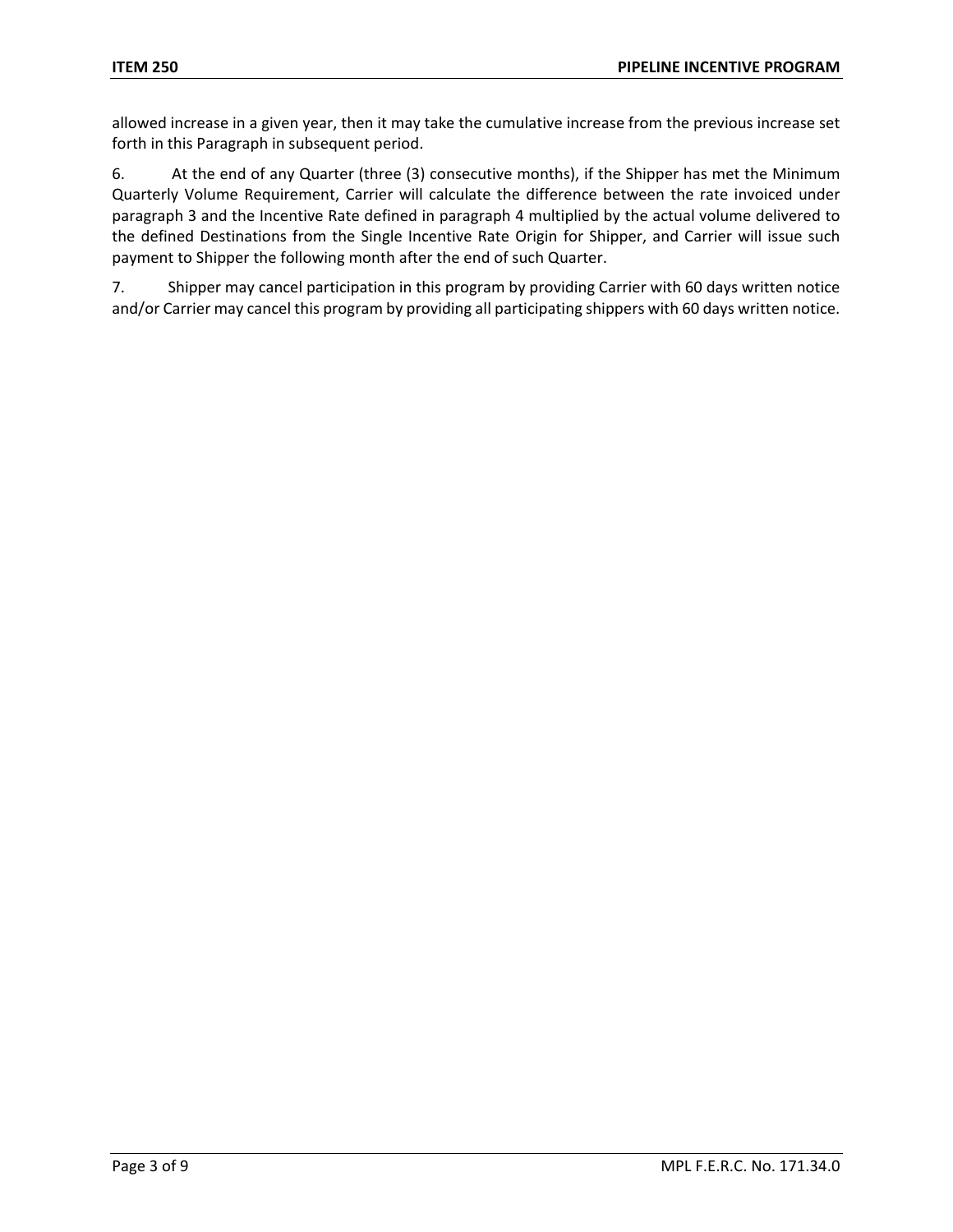#### **ITEM NO. 400 15-YEAR VOLUME INCENTIVE PROGRAM**

From: East Houston, TX and Galena Park, TX and Port Arthur, TX

To: Santa Teresa (UP Fuel Depot), NM

1. Rates set forth in this Item apply to the transportation of diesel fuel products meeting all of Carrier's published specifications therefor ("Product") from the Incentive Rate Origins defined as East Houston, TX, Galena Park, TX and Port Arthur to the Single Incentive Destination defined as Santa Teresa (UP Fuel Depot), NM.

Any Shipper desiring to avail itself of the Incentive Rates, as set forth herein must satisfy all of the following provisions to be a "Participating Shipper"

- Shippers must enter into a prior written Throughput and Deficiency Agreement ("T&D") with Carrier.
- The "Commitment Term" shall be at least one hundred eighty (180) months, but not longer than the effectiveness of this Item or any successive issues, reissues, amendments thereto, or extensions as provided for in the T&D. The first (1st) Contract Year of the Commitment Term will begin on the Service Commencement Date.
- The Service Commencement Date of this commitment will be defined in the executed T&D between Carrier and Shipper.

2. In addition to the terms and conditions contained in this item, all applicable rules and regulations in MPL's F.E.R.C. No. **[W]** 158.31.0 <del>158.30.1</del>, supplements thereto and reissues thereof, for movements from East Houston, TX or Galena Park, TX and F.E.R.C. No. **[W]** 159.25.0 459.24.1, for movements from Port Arthur, TX also apply.

3. Shipper must select a Minimum Annual Volume Commitment of either (A) the First Tier Volume level of 1,825,000 barrels per year or (B) the Second Tier Volume Level of 2,555,000 barrels per year. The applicable Volume Incentive Rates for each Tier are specified in Paragraph 4 of this Item.

If Shipper selects the Minimum Annual Volume Commitment of the First Tier Volume level of 1,825,000 barrels, Shipper may make a one-time election to increase its Minimum Annual Volume Commitment to the Second Tier Volume level of 2,555,000 barrels by providing Carrier 60 days advance written notice prior to the Service Commencement Date or at the expiration of any of the first five (5) Contract Years during the Commitment Term. If such election occurs pursuant to such duly-given notice, Shipper will be afforded the Second Tier Volume Incentive Rate specified in Paragraph 4 of this Item effective, as applicable, upon the Service Commencement Date or the Contract Year immediately succeeding the expired Contract Year.

For any Shipper that selects the Minimum Annual Volume Commitment of the First Tier Volume level and that ships a volume of Product in excess of 7,000 barrels per day multiplied by the number of days in a given calendar month, such volumes that are in excess of the 7,000 barrels-per-day computation shall be deemed Excess Monthly Shipments. Any such Excess Monthly Shipments shall receive the Second Tier Volume Incentive Rate specified in Paragraph 4 of this Item.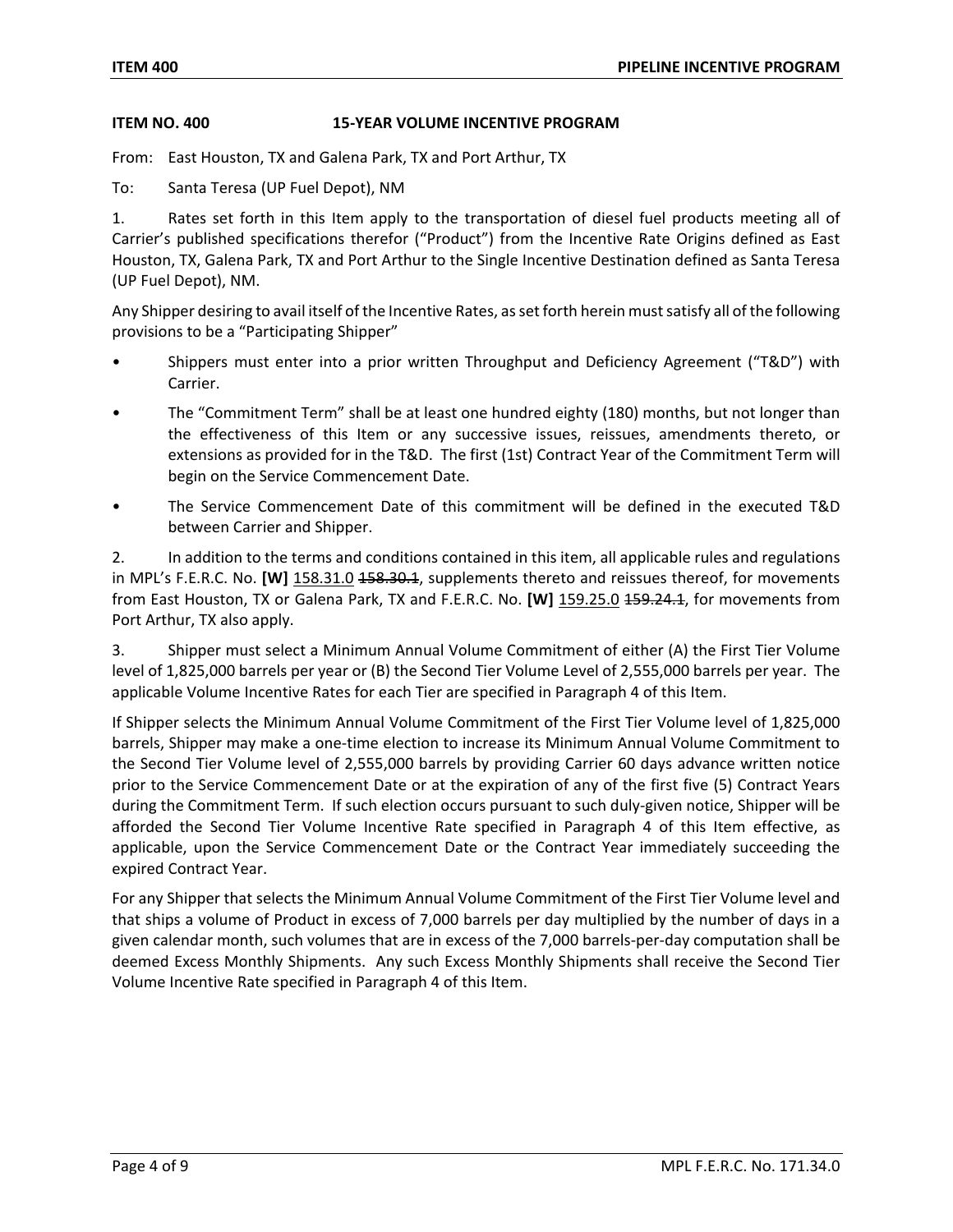#### 4. Volume Incentive Rates

| <b>FROM</b>                         | TO                                  | <b>INCENTIVE RATE</b><br>(cents per barrel)       |                                                    |
|-------------------------------------|-------------------------------------|---------------------------------------------------|----------------------------------------------------|
|                                     |                                     | <b>First Tier Volume</b><br><b>Incentive Rate</b> | <b>Second Tier Volume</b><br><b>Incentive Rate</b> |
| East Houston, TX<br>Galena Park, TX | Santa Teresa<br>(UP Fuel Depot), NM | $[1]$ 303.09                                      | $[1]$ 275.55                                       |
| Port Arthur, TX                     |                                     | $[1]$ 390.09                                      | $[1]$ 362.55                                       |

The Volume Incentive Rates from East Houston, TX and Galena Park, TX to Santa Teresa (UP Fuel Depot), NM will automatically escalate beginning on July 1, 2014 and continuing on each anniversary date thereafter for the duration of the Commitment Term, at the rate of two and one-half percent (2.5%) per year.

The Incentive Rate contained herein will only apply to volumes of Product from Shipper's inventory shipped by Shipper, in its name and for its own account, from the Incentive Rate Origins, and delivered at the Incentive Destination from Shipper's inventory during the Commitment Term.

5. Carrier will invoice the Shipper at the rates set out in Paragraph 4 of this item, at the time of shipment. Shipper will bear all other applicable charges in MPL's F.E.R.C. No. **[W]** 158.31.0 158.30.1, supplements thereto and reissues thereof for movements from East Houston, TX or Galena Park, TX. Shipper will bear all other applicable charges in MPL's F.E.R.C. No. [W] 159.25.0 459.24.1, supplements thereto and reissues thereof for movements from Port Arthur, TX.

6. If at the end of any Contract Year, the Shipper has not met the defined Minimum Annual Volume Commitment, Shipper will pay a deficiency equal to the difference between its defined Minimum Annual Volume Commitment and the actual volume of Product duly-nominated and delivered for shipment at the Incentive Rate Origins and Carrier's Origins\* defined in Item 200, F,E.R.C. No. **[W]** 161.51.0 161.49.1, any supplements thereto and reissues thereof, during the applicable Contract Year multiplied by the First Tier Volume Incentive rate from East Houston, TX and/or Galena Park, TX defined in Paragraph 4 of this item. Such a "Deficiency Payment" will be treated as a prepayment and the Shipper will be credited for prepaid transportation, on a dollar for dollar basis, toward the Shipper's payment obligations for its shipments of certain Product volume under this tariff during the immediately-succeeding Contract Year, but only to the extent of such Shipper Product volumes in excess of the volumes delivered by such Shipper over and above its Minimum Annual Volume Commitment for that Contract Year. Additionally, any prepaid transportation accrued by a Shipper in the first Contract Year will be applied, during a twentyfour month period immediately-succeeding the first Contract Year, but only to the extent of such Shipper Product volumes in excess of the volumes delivered by such Shipper over and above its Minimum Annual Volume Commitment for the applicable Contract Year. At the expiration of the Commitment Term, Shipper shall have the immediately-following twelve month period to apply any remaining Prepaid Transportation as a credit against the applicable transportation movement. All remaining Prepaid Transportation that is not applied within the allotted time period shall become sole property of MPL.

\* Shipper will be given credit against its Minimum Annual Volume Commitment for a Contract Year for each barrel of Product from Shipper's inventory which is shipped on Carrier's pipeline system by Shipper, in its name and for its own account, from Carrier's Origins defined in Item 200, F.E.R.C. No. **[W]** 161.51.0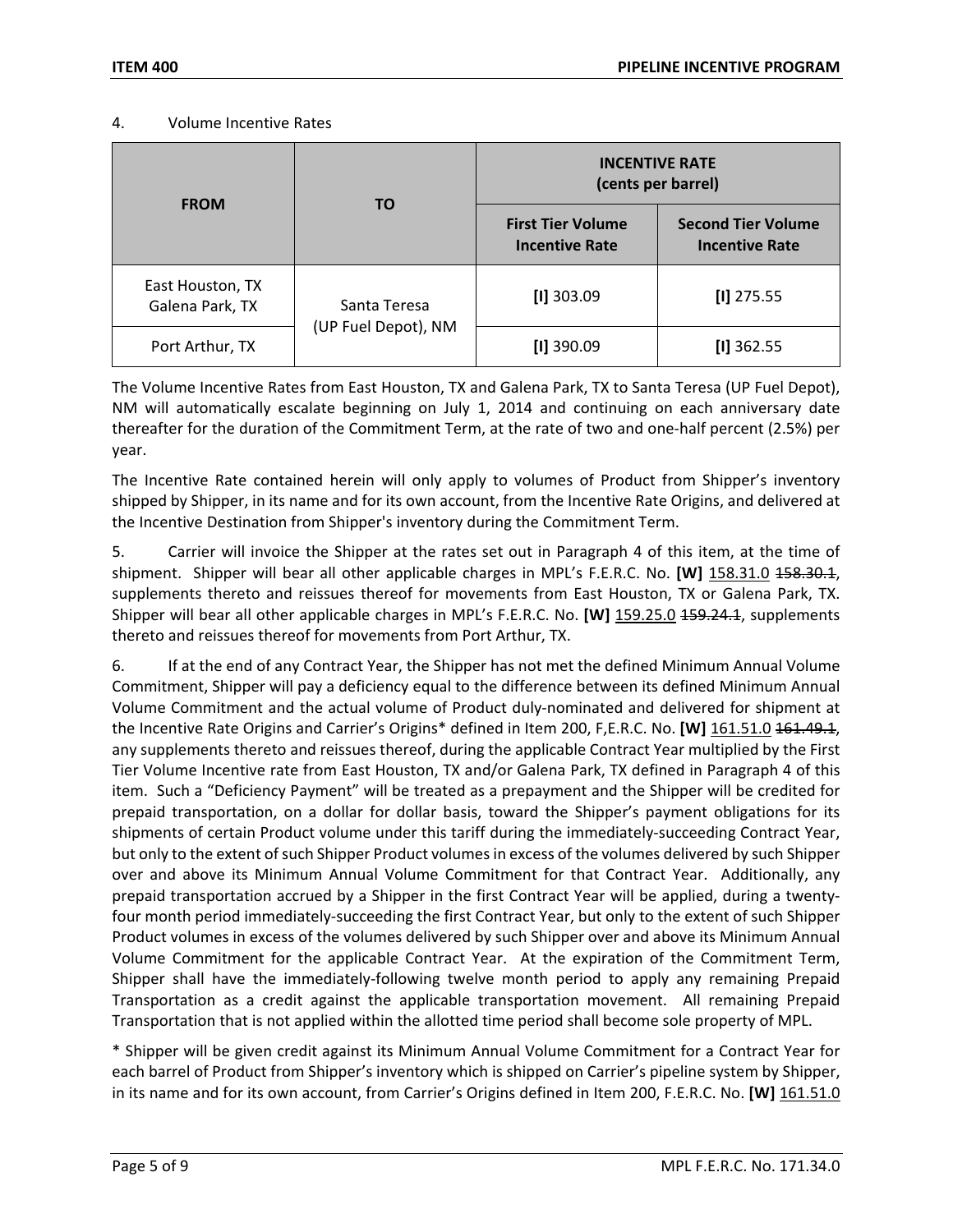161.49.1, any supplements thereto and reissues thereof, and delivered at the Incentive Destination during such Contract Year.

7. Carrier shall not be obligated during any one calendar month to receive for shipment from a Shipper more than one hundred twenty-five percent (125%) of the prorated monthly Minimum Annual Volume Commitment for that Shipper, as defined in Paragraph 3.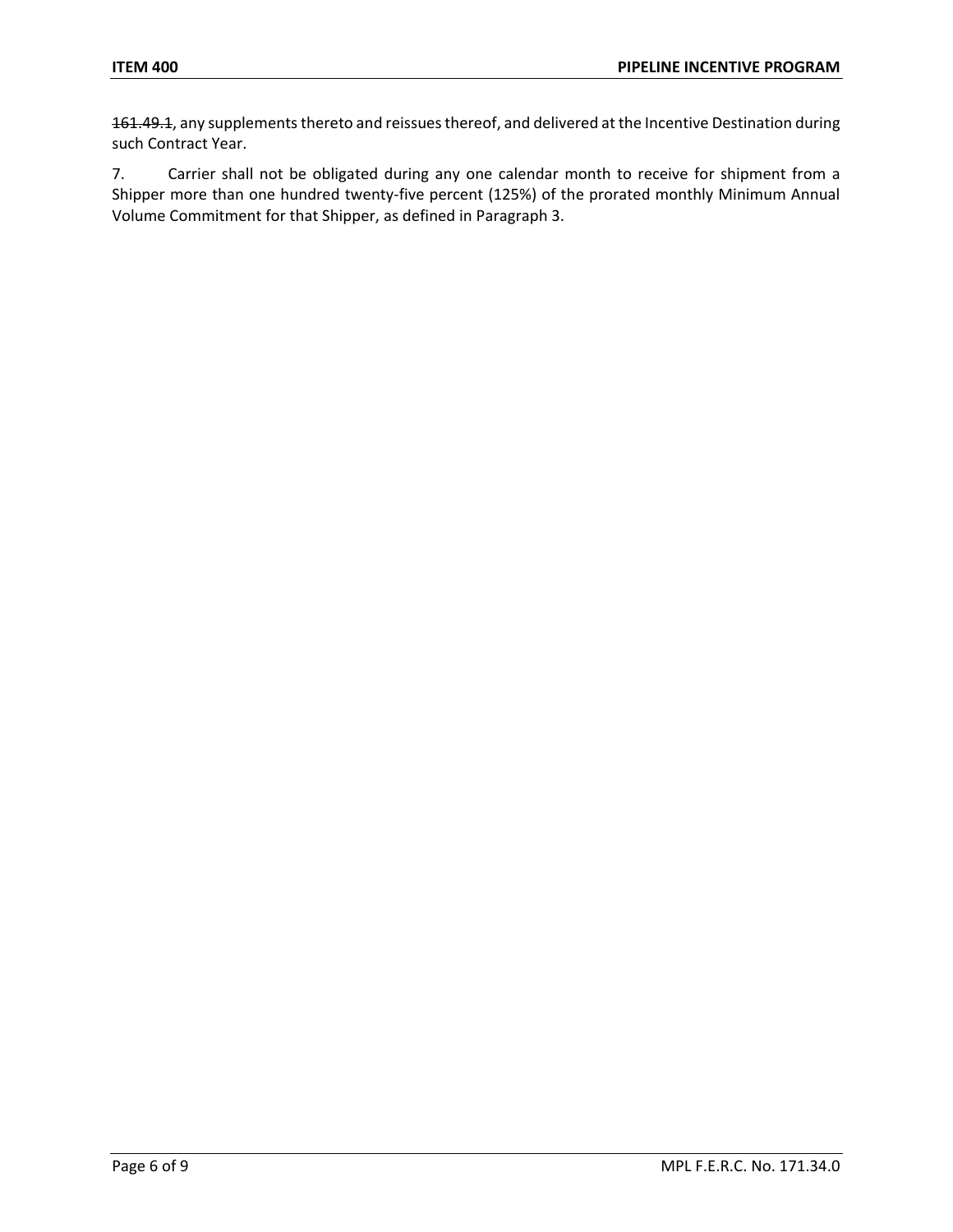#### **ITEM NO. 450 10-YEAR VOLUME INCENTIVE PROGRAM**

From: Stanton Station, TX

To: SFPP, PP (Kinder Morgan Pipe Line) El Paso, TX (El Paso County), Albuquerque Station (Bernalillo County), NM and El Paso-MPL, TX (El Paso County)

1. Origin and Destinations

Rates set forth in this Item apply to deliveries of Petroleum Products from the Incentive Origin defined as Stanton Station, TX to the Incentive Destinations defined as SFPP, LP (Kinder Morgan Pipe Line) El Paso, TX (El Paso County), Albuquerque Station (Bernalillo County), NM and El Paso-MPL, TX (El Paso County) **D**.

2. Throughput Commitment

Any shipper desiring to participate in the Ten-Year Volume Incentive Program, as set forth herein, must satisfy all of the following provisions to be a "Participating Shipper".

• A Participating Shipper must have entered into a prior written Volume Incentive Agreement with Carrier. The Volume Incentive Agreement shall contain additional terms, including without limitation treatment of deficiencies and conditions for reductions of the Volume Commitment.

• The Commitment Term of this program will be ten (10) years with up to two additional five-year extensions and will begin on the commencement of the Commitment Term, as established pursuant to the Volume Incentive Agreement, but not longer than the effectiveness of this Item or any successive issues, reissues and amendments thereto.

The Participating Shipper agrees to ship and ultimately deliver, on a ratable basis, as Inventory Owner 2,920,000 Barrels of Petroleum Product each Contract Year (the "Volume Commitment") over the Commitment Term from the Incentive Origin, Stanton Station, TX to the Incentive Destinations of SFPP, LP (Kinder Morgan Pipe Line) El Paso, TX (El Paso County), Albuquerque Station (Bernalillo County), NM and El Paso-MPL, TX (El Paso County) **D.** Additionally, any volumes that Participating Shipper ships and delivers, as Inventory Owner, from the Incentive Origin to Carrier's Odessa, TX destination or any future Carrier Midland, TX destination (each an alternate delivery point) which Participating Shipper paid a nonincentive tariff rate will count toward the annual Volume Commitment during the Contract Year.

| <b>FROM</b>                | TO                                                                 | <b>INCENTIVE RATE</b><br>(cents per barrel) |
|----------------------------|--------------------------------------------------------------------|---------------------------------------------|
| <b>Stanton Station, TX</b> | SFPP, LP (Kinder Morgan Pipe Line)<br>El Paso, TX (El Paso County) | $[1]$ 145.72                                |
|                            | El Paso - MPL, TX (El Paso County) $\circledcirc$                  | $[1]$ 145.72 $\circledcirc$                 |
|                            | Albuquerque Station<br>Bernalillo County, New Mexico               | $[1]$ 403.18                                |

3. Incentive Rates

• *Adjustment of the Incentive Rates will be in accordance with the Volume Incentive Agreement*

4. The Incentive Rate will only be applied to volumes shipped and ultimately delivered by the Carrier for Participating Shipper, as Inventory Owner, from the Incentive Origin to the Incentive Destinations, shown in Paragraph 3 for the Contract Year.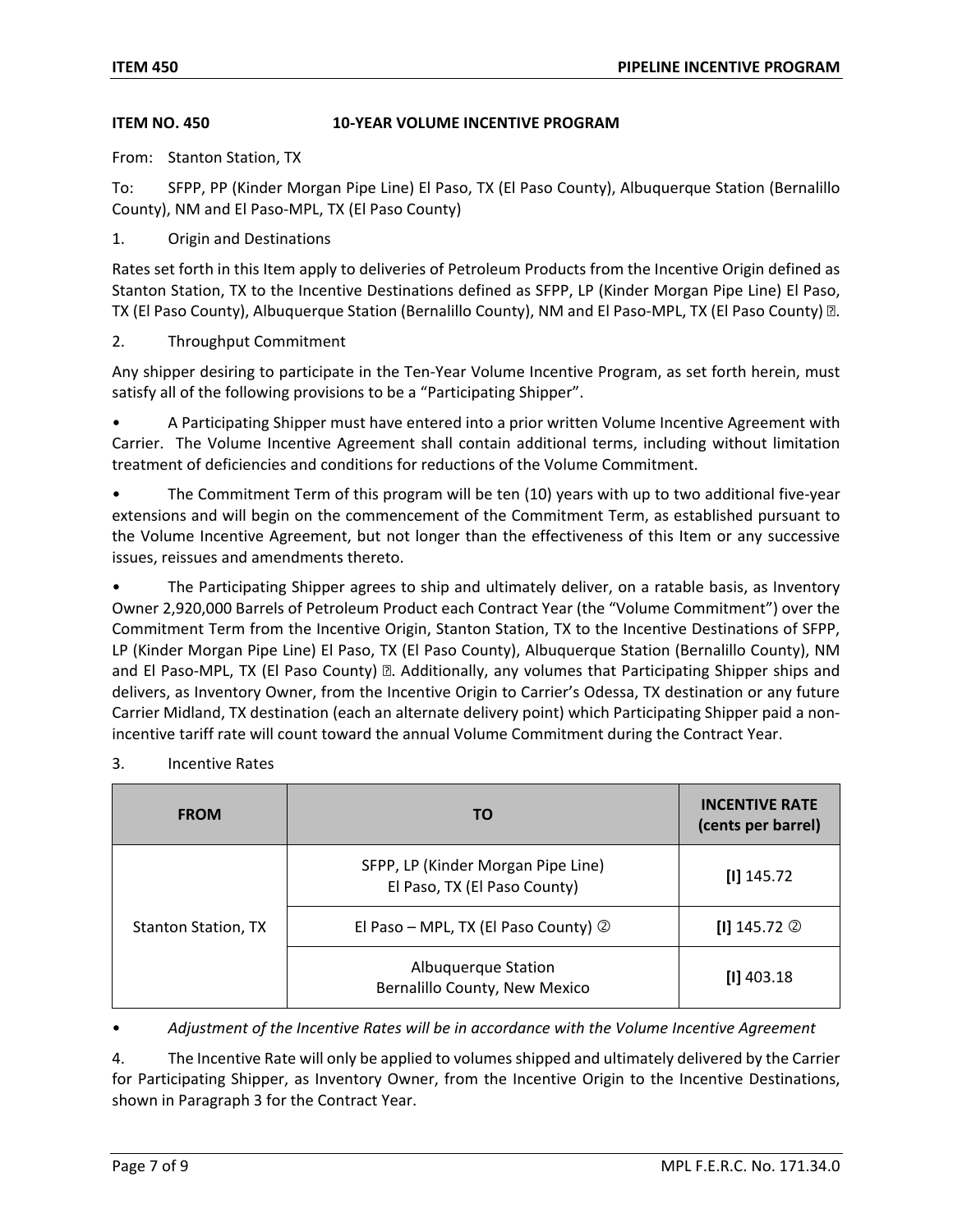5. In addition to the terms and conditions contained in this item, all applicable charges, rules and regulations in MPL's F.E.R.C. No. **[W]** 158.31.0 158.30.1 and TX No. **[W]** 49.20.0 49.19.0, supplements thereto and reissues thereof, shall apply.

6. Carrier will invoice the Shipper at the time of shipment and at the current base rates (nonincentive rates). After the end of each month, Carrier will calculate the difference between the base rate invoiced and the applicable Incentive Rate in Paragraph 3 of this Item, for volumes ultimately delivered during the previous month at El Paso (MPL), TX (El Paso County) **I**, SFPP, LP (Kinder Morgan Pipe Line) El Paso, TX (El Paso County) and Albuquerque Station (Bernalillo County), NM, the Incentive Destinations, by the Participating Shipper as the Inventory Owner from the eligible Incentive Origin(s), and will issue a payment to Participating Shipper.

7. Exception to Carrier's F.E.R.C. No. **[W]** 158.31.0 158.30.1 and Texas No. **[W]** 49.20.0 49.19.0, Item 95-Minimum Shipment: A shipment of 5,000 Barrels or more of Petroleum Products of the same required specification shall be accepted for transportation from the Incentive Origin.

References: 2 El Paso-MPL, TX (El Paso County) – Texas Intrastate Move